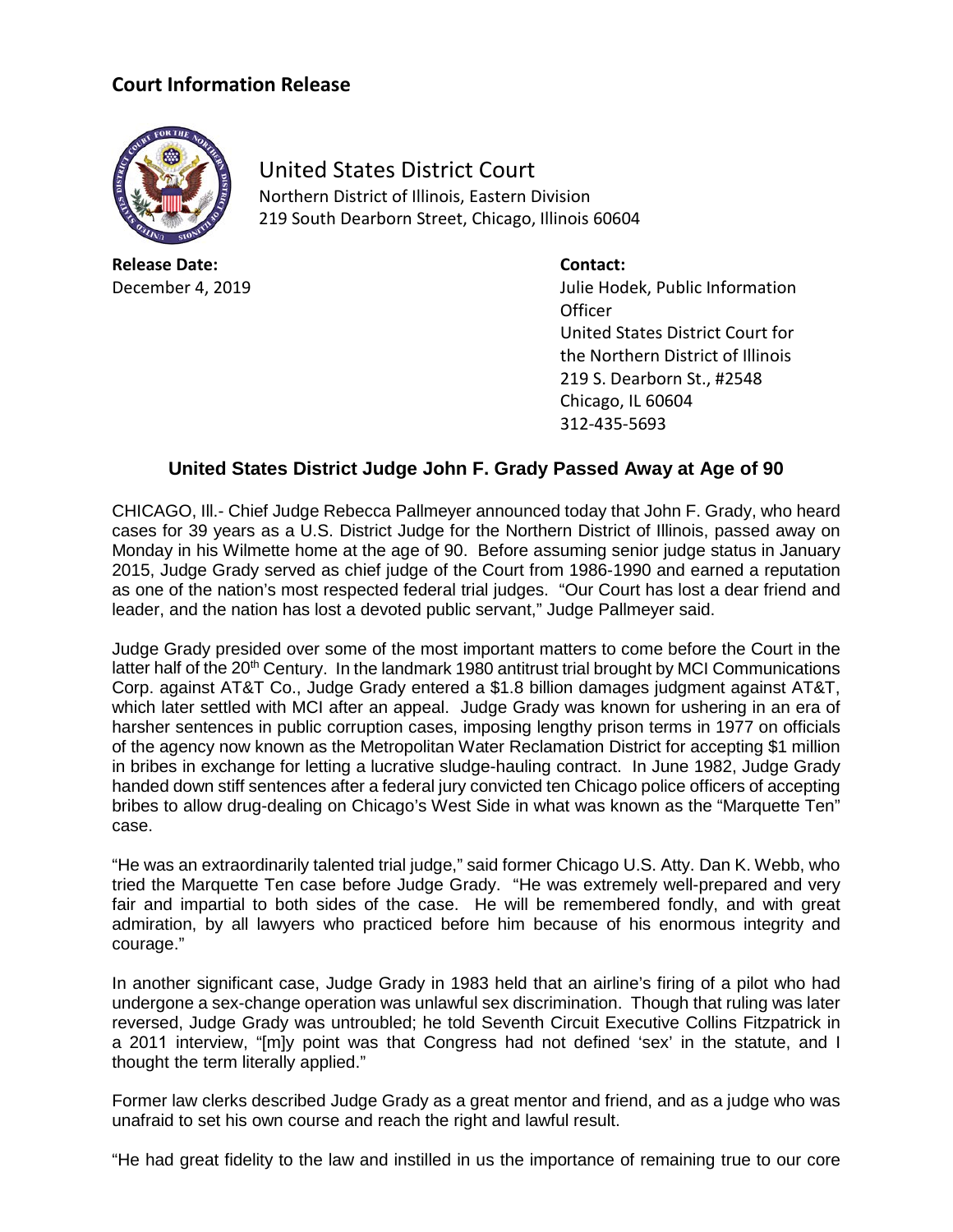values, come what may," said Berkeley, Calif., lawyer Lawrence Gibbs, who clerked for Judge Grady in 1980 and 1981. "Despite his four decades on the federal bench, presiding over matters of great import, Judge Grady's views of the law and the litigants before him were always rooted in his background as a sole practitioner in a general law practice in Waukegan. Judge Grady was firmly 'old school,' with all the integrity, moral clarity and compassion that implies."

Judge Grady was born in Chicago in 1929 to John F. Grady and Lucille F. Grady (nee Schroeder). His early education was in Chicago and Springfield, Ill. In 1952 he received his Bachelor of Arts degree from Northwestern University, where he was elected to Phi Beta Kappa. He received his law degree from Northwestern University School of Law in 1954 and was Associate Editor of the Northwestern Law Review.

Judge Grady served as an Assistant United States Attorney in Chicago from 1956-1961 and was Chief of the Criminal Division from 1960-1961.

He then practiced law in Waukegan, Ill. for 15 years, 13 of them as a sole practitioner specializing in civil trial and appellate practice. He also handled occasional criminal cases, including a highprofile 1973 murder trial in which he won a not-guilty verdict for his client, who with two others was accused of strangling two co-defendants in a Waukegan jail.

As a practicing lawyer, he was active in a number of efforts to make legal services more efficient and affordable. He served as a member of the Commission appointed by Attorney General Robert F. Kennedy which, after an extensive study, recommended the creation of what is now the Federal Defender Program, providing free legal representation in federal courts to indigent defendants in criminal cases. He was for many years a member of the Illinois Supreme Court Committee on Jury Instructions, which drafted the model jury instructions now used by state judges in the trials of most civil cases. Use of these instructions has nearly eliminated appellate reversals based on errors in jury instructions.

While engaged in his Waukegan practice, Judge Grady participated in lawyer disciplinary work, performed at that time for the Illinois Supreme Court by the Grievance Committee of the Illinois State Bar Association. He chaired that Committee for a number of years. When the Supreme Court ended its reliance on the Bar Association Grievance Committee and created instead the Attorney Registration and Disciplinary Commission (ARDC), Judge Grady was one of the five charter members appointed by the Court to the Commission. He served until his appointment to the federal bench.

Judge Grady was appointed to the federal bench by President Gerald Ford in 1975, on the recommendation of then-U.S. Senator Charles Percy (R-Ill.), and was confirmed by a unanimous vote of the United States Senate. He prided himself on being nominated based on his record of skill and experience, rather than political connections.

"Senator Percy really took a chance in reaching out for a political non-entity from Waukegan, Illinois," Judge Grady said in the 2011 Fitzpatrick interview.

During his 39 years of service prior to his retirement on senior status, Judge Grady continued his efforts to make the justice system more responsive to the needs of the public. He was appointed by the Chief Justice of the United States to serve as Chairman of the Judicial Conference Advisory Committee on the Federal Rules of Civil Procedure. The Chief Justice also appointed him to the Judicial Panel on Multidistrict Litigation, a group of seven federal judges who meet periodically and coordinate the pretrial handling of similar cases filed in federal courts throughout the country. This coordination places all similar cases before a single judge, whose orders then apply in all of the cases and avoids the expensive duplication of the pretrial motions and discovery that would occur without coordination.

Judge Grady was the first member of his court to permit jurors to take notes during trials and one